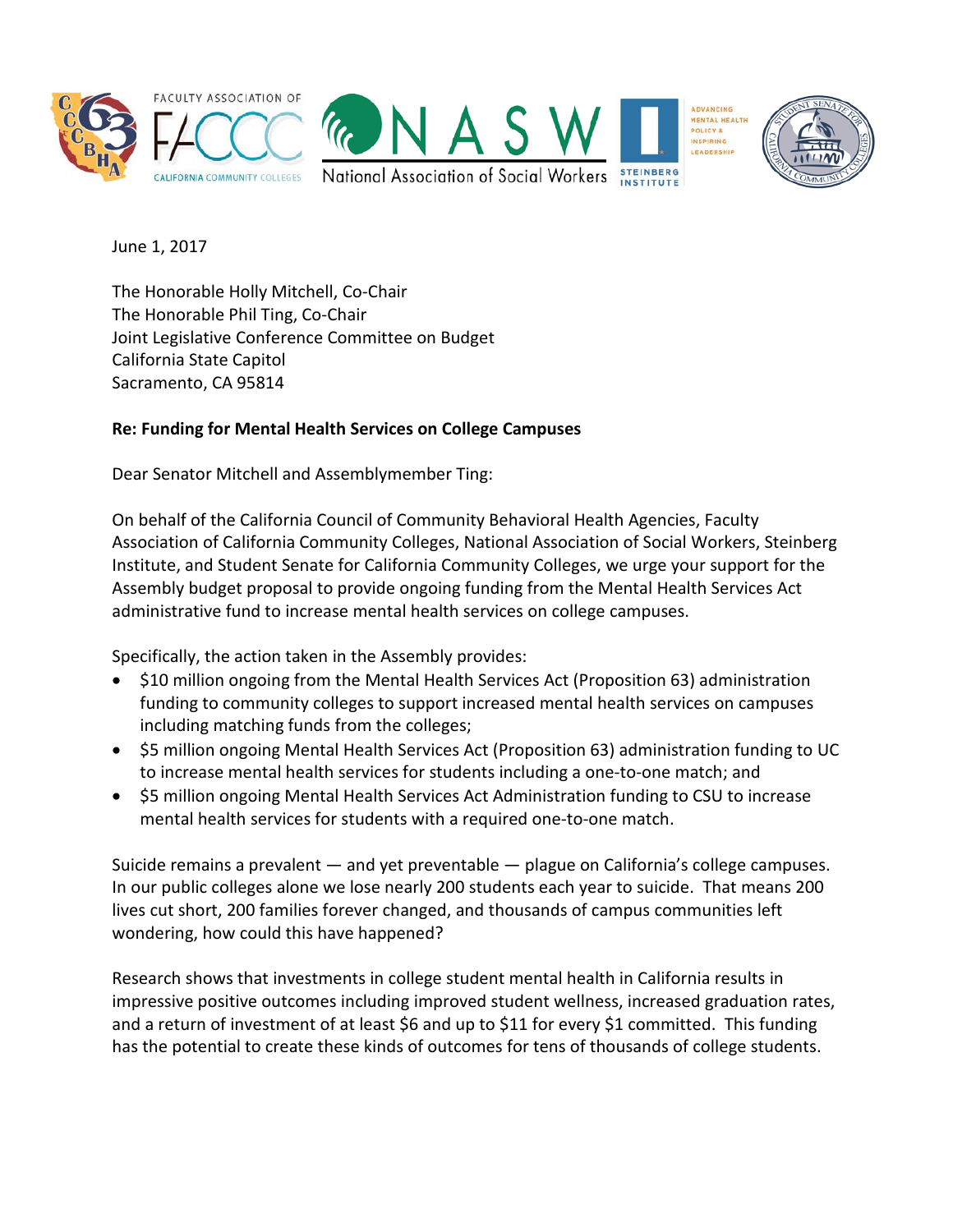Recent reports—along with the stories shared by college students, their families, faculty, and staff—show a serious and significant increase in the rates of mental health needs among college-aged youth. Suicide is the second leading cause of death among college students. Currently, suicide rates are at a 30 year high, with significant increases annually since 2006. Of the 440 deaths by suicide of youth aged 15-24 reported in California in 2010, the costs associated with these deaths for medical care and lost earnings reaches over \$876 million. These costs average out to nearly \$2 million per individual lost to a preventable death.

Currently, California college campuses and higher education systems do not meet national staffing standards for psychiatric services and other mental health professionals.

Access to mental health services on public college campuses varies by systems, with some offering direct access to services and others with no mental health professional on campus. Considering the growing number of students seeking counseling, there is even more needed to support effective services, such as peer-to-peer programs, and community and intra-campus engagement.

With 113 CCC, 23 CSU, and 10 UC campuses, totaling nearly 2.8 million students, there is both a challenge and an opportunity to meet their mental health needs collaboratively. The lack of timely access to mental health services, inequitable and inefficient care, and unsafe conditions must change.

California students face unique challenges and it is time we provide them with the resources they need to succeed. Thank you for your support on this critical matter.

Sincerely,

Paul Curtis **Austin J Webster** Executive Director External Affairs Director California Council of Community Faculty Association of Behavioral Health Agencies **California Community Colleges** 

Rebicca Longales

Rebecca Gonzalez **Adrienne** Shilton Government Relations Director Government Affairs Director National Association of Social Workers Steinberg Institute

anni stilter